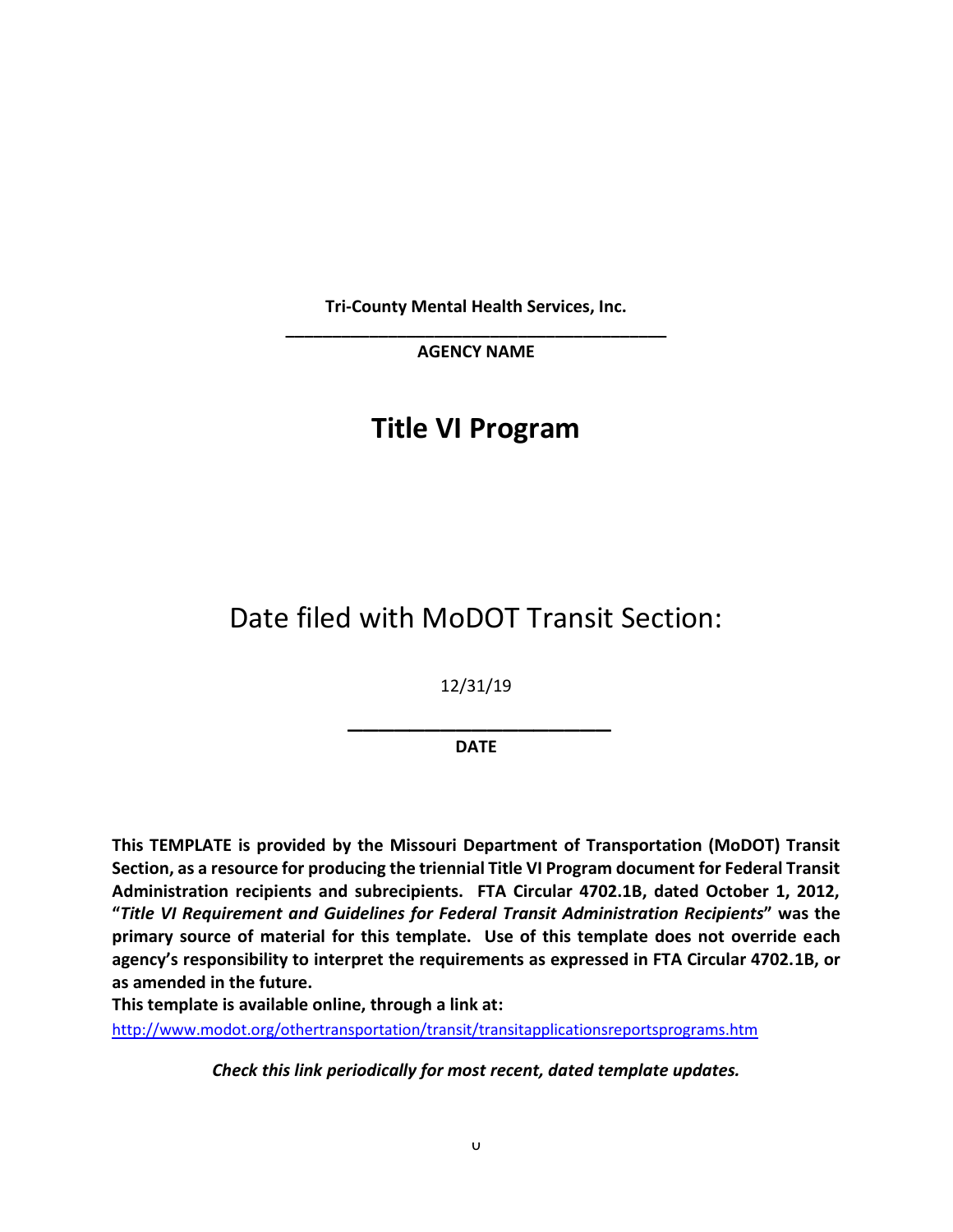# **Title VI Plan Table of Contents**

| A. Introduction / Title VI Assurances            | page 2  |
|--------------------------------------------------|---------|
| B. Agency Information                            | page 3  |
| E. Title VI Complaints, Investigations, Lawsuits | page 6  |
| and Evidence of Agency Staff Title VI Training   |         |
| F. Public Participation Plan                     | page 7  |
| G. Language Assistance Plan                      | page 10 |
| H. Advisory Bodies                               | page 14 |
| I. Subrecipient Assistance                       | page 15 |
| J. Subrecipient Monitoring                       | page 16 |
| K. Equity Analysis of Facilities                 | page 17 |
| <b>For Fixed Route Transit Providers</b>         |         |
| L. Standards and Policies                        | page 18 |

#### **Attachments**

Attachment 1 – Title VI Complaint Form Attachment 2 – Title VI Public Notice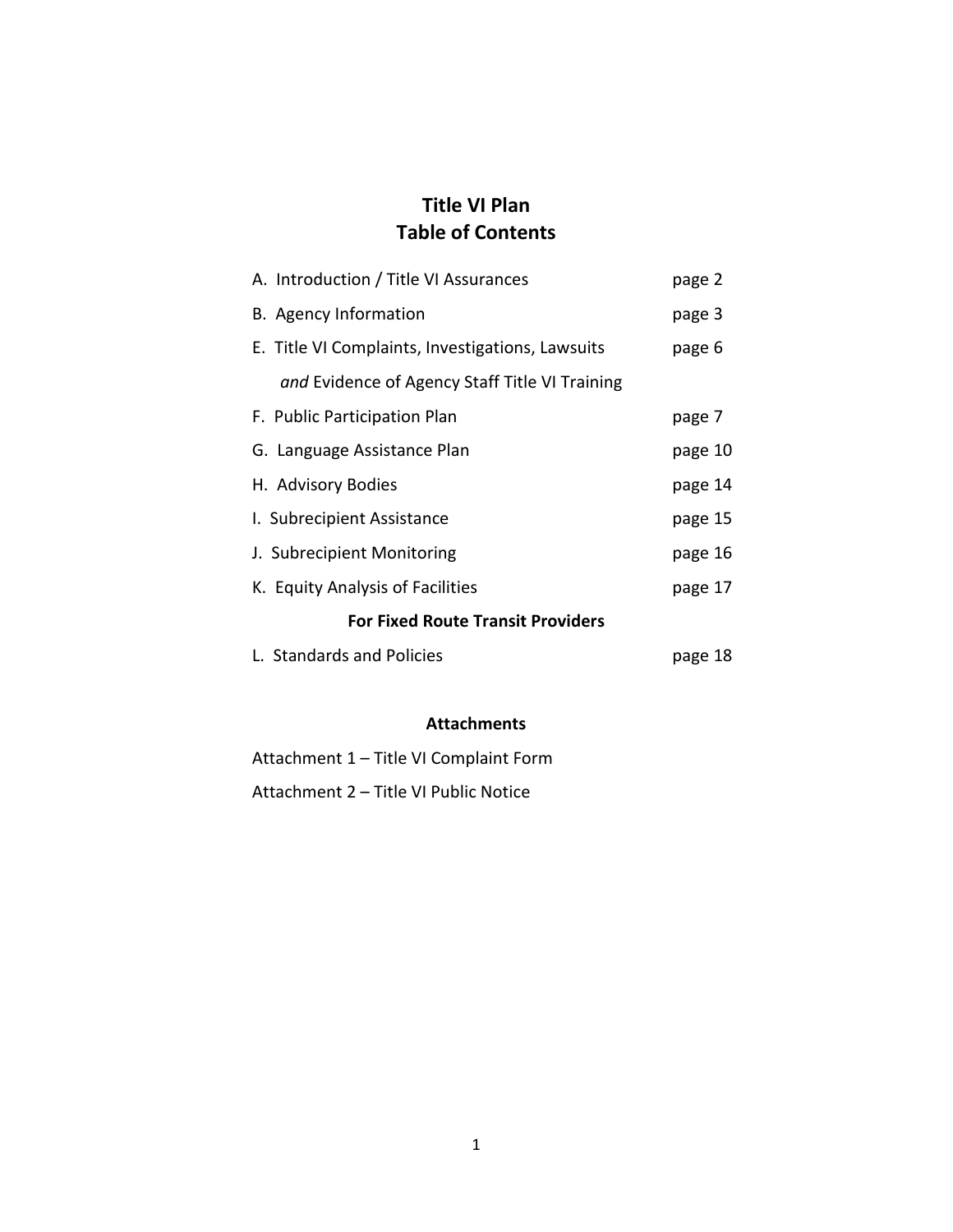#### **A. Title VI Assurances**

**Tri-County Mental Health Services, Inc. (TCMHS)** agrees to comply with all provisions prohibiting discrimination on the basis of race, color, or national origin of Title VI of the Civil Rights Act of 1964, as amended, 42 U.S.C. 200d *et seq*., and with U.S. DOT regulations, "Nondiscrimination in Federally-Assisted Programs of the Department of Transportation – Effectuation of Title VI of the Civil Rights Act," 49 CFR part 21.

**TCMHS** assures that no person shall, as provided by Federal and State civil rights laws, be excluded from participation in, be denied the benefits of, or be subjected to discrimination under any program or activity. **TCMHS** further ensures every effort will be made to ensure nondiscrimination in all programs and activities, whether those programs and activities are federally funded or not.

**TCMHS** meets the objectives of the FTA Master Agreement which governs all entities applying for FTA funding, including **TCMHS** and its third-party contractors by promoting actions that:

- A. Ensure that the level and quality of transportation service is provided without regard to race, color, or national origin.
- B. Identify and address, as appropriate, disproportionally high and adverse effects of programs and activities on minority populations and low-income populations.
- C. Promote the full and fair participation of all affected Title VI populations in transportation decision making.
- D. Prevent the denial, reduction, or delay in benefits related to programs and activities that benefit minority populations or low-income populations.
- E. Ensure meaningful access to programs and activities by persons with Limited English Proficiency (LEP).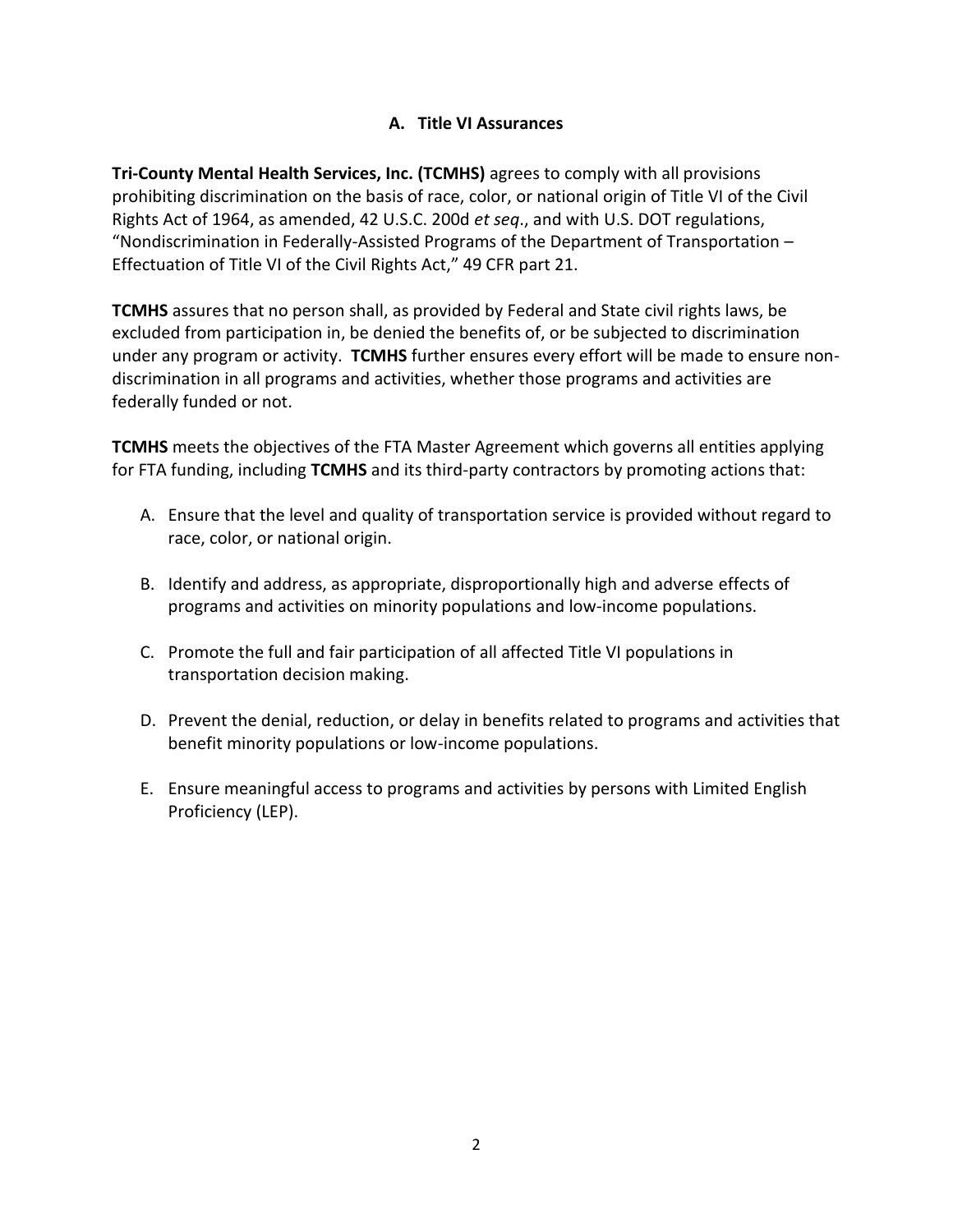#### **B. Agency Information**

#### **1. Mission of TCMHS:**

*To provide prevention and recovery-oriented mental health and substance use services which are quality assured and person-centered, with increased attention to the "whole person."*

#### **2. History (including year started)**

*Tri-County Mental Health Services began in 1990, to provide safety-net services to Clay, Platte and Ray Counties in Missouri in the areas of mental and behavioral health, and substance use disorders. As the Northland region has grown, so has Tri-County. To serve a diverse clientele in urban, suburban and rural settings, Tri-County has developed a unique provider network allowing the agency to deliver convenient, cost-effective services to over 8,000 people each year.*

#### **3. Regional Profile (regional population; growth projection)**

*Tri-County Mental Health Services, Inc., ("TCMHS") serves Clay, Platte and Ray counties in Missouri. This service area includes a wide variety of environments, including industrial areas, agricultural areas, highincome residential neighborhoods and subsidized housing units for the impoverished. Most of the consumers who participate in the TCMHS PSR program come from Platte and Clay counties, Missouri. According to Worldpopulationreview.com. Platte County is the fastest-growing county in Missouri with a growth rate of 14.81% since the 2010 census, bringing its total population to 96,899. Clay County grew 10.63% to 236,365, making it the third fastest-growing county in Missouri. The TCMHS PSR program may also serve consumers from the Ray County area. Ray County is a rural area with a population of 22,859.* 

#### **4. Population served (in relation to regional population)**

*TCMHS serves those who need safety net behavioral health and substance use services. More specifically, the vehicles obtained through the Department of Transportation's 5310 program are used to help consumers access our Psycho-Social Rehabilitation (PSR) program, through which TCMHS offers education and recreational group activities for adults living with mental health disorders. The goal of the programs is to assist members in living satisfying lives as independently as possible.*

#### **5. Service area (include map, with any routes utilized)**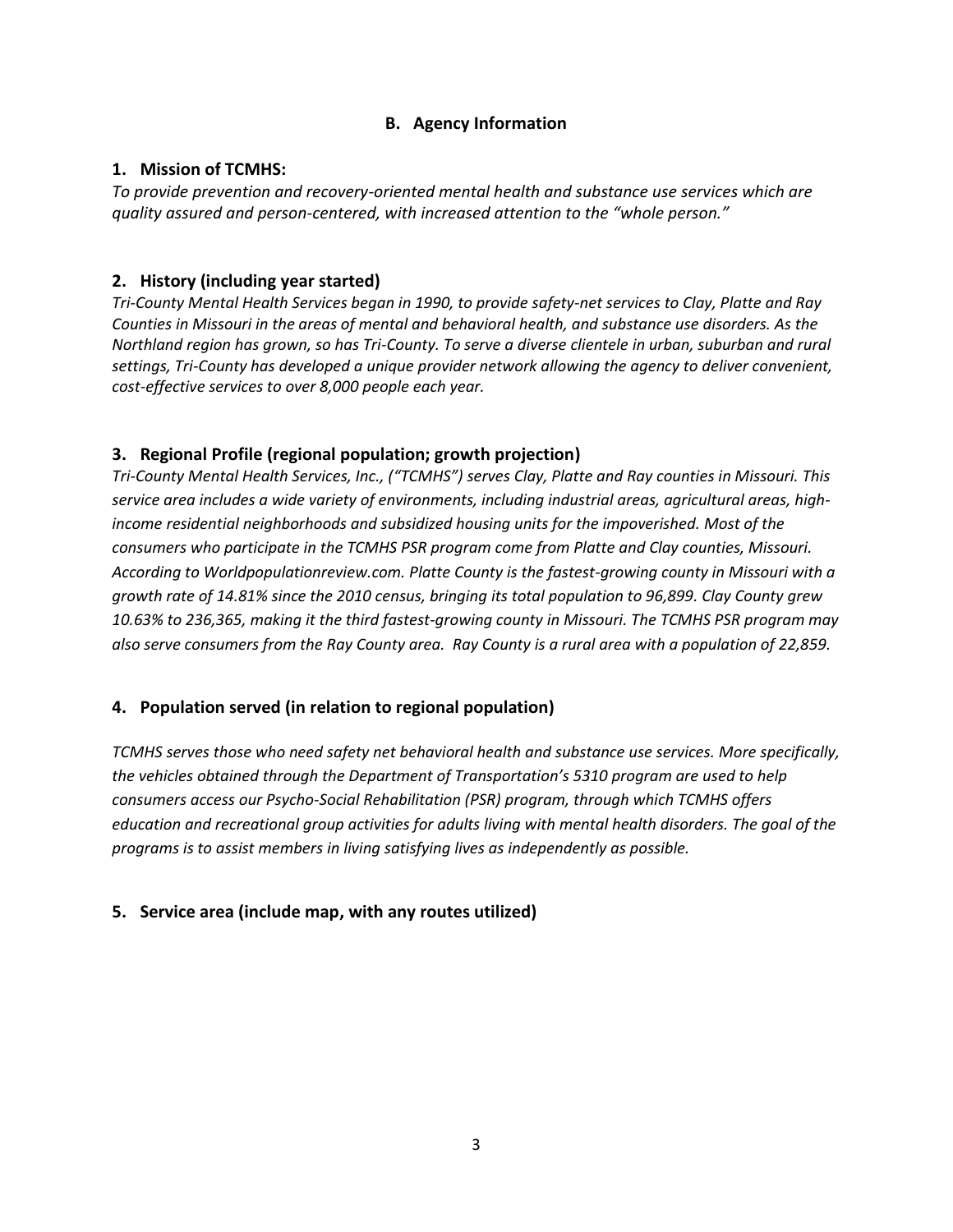

**Kansas City Route**



**Gladstone Route**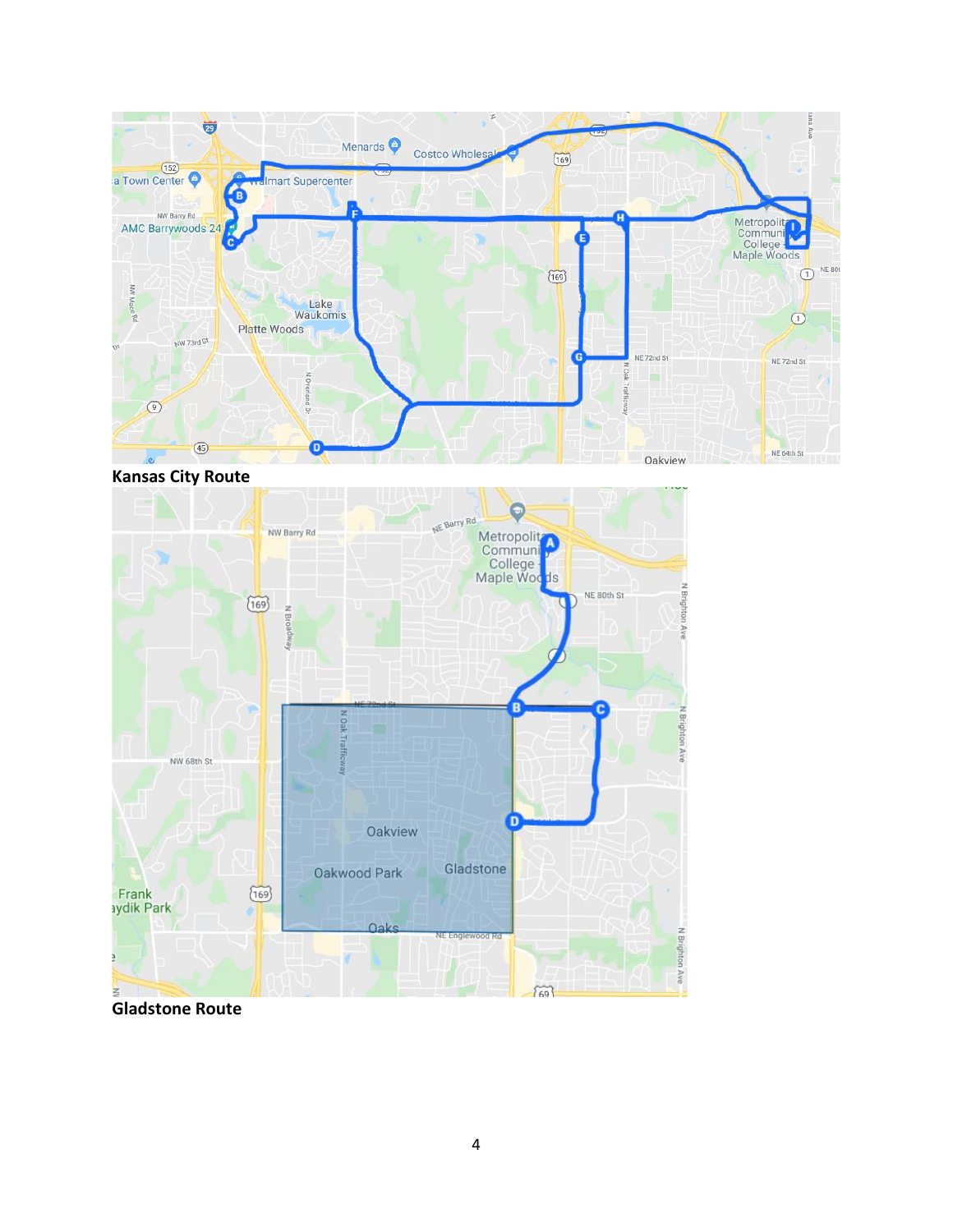

#### **Liberty Routes**

#### **6. Governing body make-up (include terms of office)**

*TCMHS is governed by a volunteer Board of Directors, made up of 14 community members from diverse backgrounds and experiences in our three-county service area. Each Board member is eligible to serve two three-year terms. The Board is self-sustaining, in that it recruits and appoints its members to replace those who depart at the end of their eligibility or for other reasons.*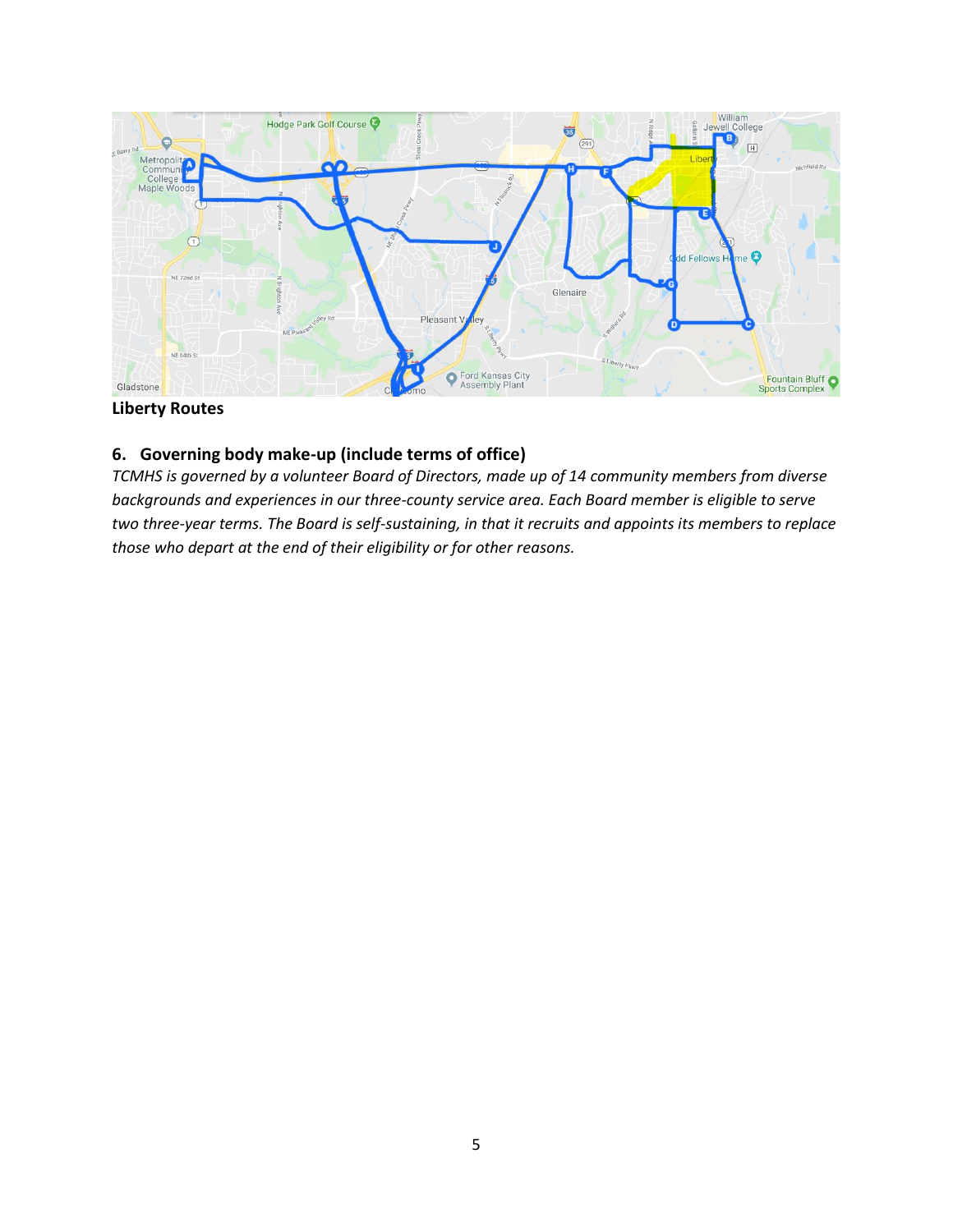#### **E. Monitoring Title VI Complaints, Investigations, Lawsuits** *and* **Documenting Evidence of Agency Staff Title VI Training**

#### **Documenting Title VI Complaints/Investigations**

All Title VI complaints will be entered and tracked in **TCMHS'** complaint log. Active investigations will be monitored for timely response on the part of all parties. The agency's Compliance Officer shall maintain the log.

|             |           | Summary    |           |         |        |         |           |
|-------------|-----------|------------|-----------|---------|--------|---------|-----------|
|             | complaint | of         | status of | Actions | Letter | Finding | Date of   |
| Complainant | R-C-NO    | allegation | complaint | taken   | (CL)   | (LOF)   | CL or LOF |
|             |           |            |           |         |        |         |           |
|             |           |            |           |         |        |         |           |
|             |           |            |           |         |        |         |           |
|             |           |            |           |         |        |         |           |
|             |           |            |           |         |        |         |           |
|             |           |            |           |         |        |         |           |
|             |           |            |           |         |        |         |           |
|             |           |            |           |         |        |         |           |
|             |           |            |           |         |        |         |           |
|             |           |            |           |         |        |         |           |
|             |           |            |           |         |        |         |           |
|             |           |            |           |         |        |         |           |
|             |           | Basis of   |           | Pending |        | Closure | Letter of |

#### **Agency Title VI Complaint Log**

### *\*TCMHS DOES HAVE A TITLE VI COMPLAINT LOG IN PLACE, BUT HAVE NOT RECEIVED ANY COMPLAINTS RELATED TO DISCRIMINATION TO DOCUMENT TO DATE\**

#### **Documenting Evidence of Agency Staff Title VI Training**

**TCMHS**' staff are given Title VI training, and agency can answer affirmatively to all the following questions:

- 1. Are new employees made aware of Title VI responsibilities pertaining to their specific duties? Yes
- 2. Do new employees receive this information via employee orientation? Yes
- 3. Is Title VI information provided to all employees and program applicants? Yes
- 4. Is Title VI information prominently displayed in the agency and on any program materials distributed, as necessary? Yes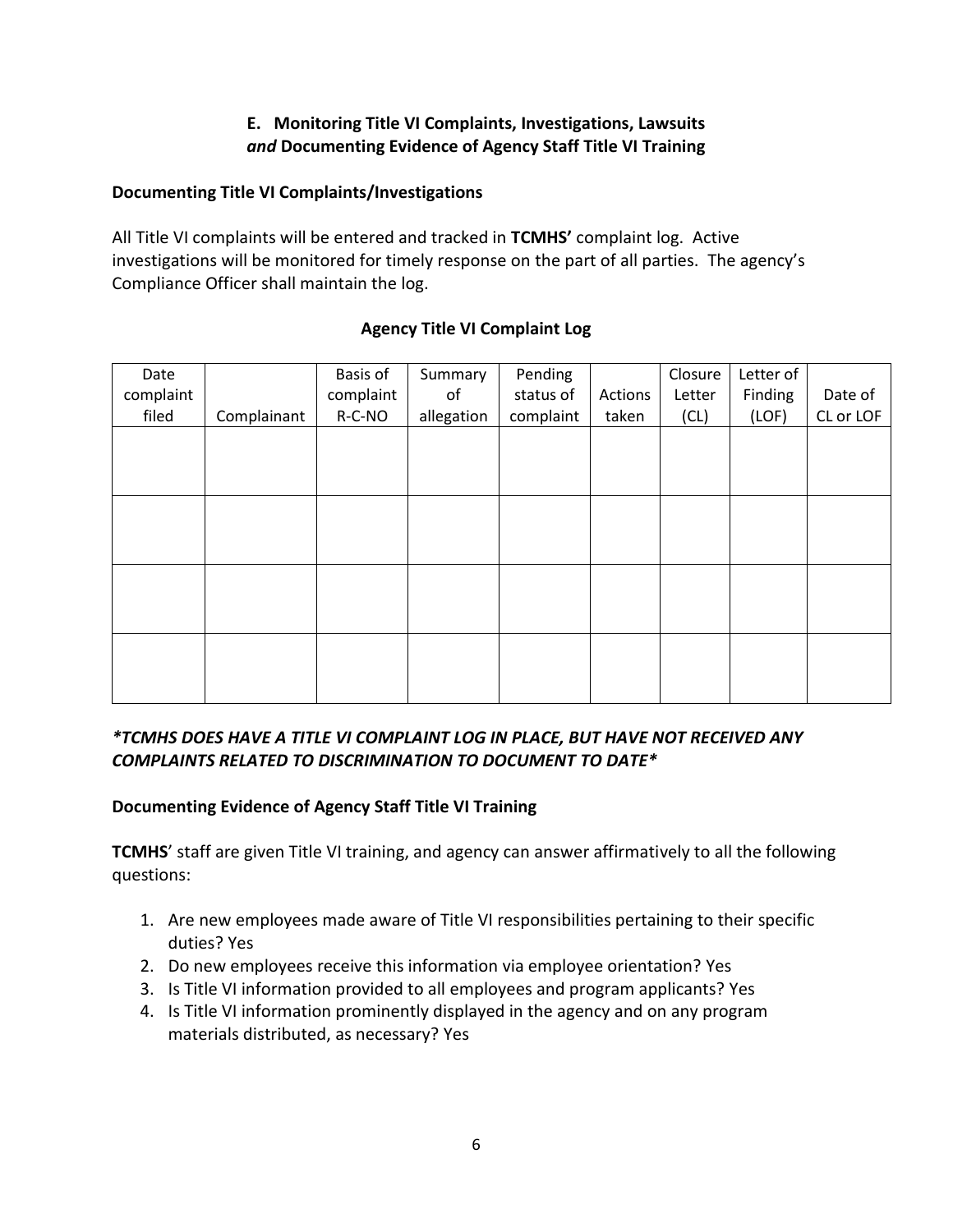#### **F. Public Engagement Plan**

#### **Goal**

The goal of the Public Engagement Plan is to have significant and ongoing public involvement, by all identified audiences, in the public participation process for major agency outreach efforts.

#### **Objectives**

- To understand the service area demographics and determine what non-English languages and other cultural barriers exist to public participation.
- To provide general notification of meetings and forums for public input, in a manner that is understandable to all populations in the area.
- To hold public meetings in locations that are accessible to all area stakeholders, including but not limited to minority and low income members of the community.
- To provide methods for two-way communication and information and input from populations which are less likely to attend meetings.
- To convey the information in various formats to reach all key stakeholder groups.

#### **Identification of Stakeholders**

Stakeholders are those who are either directly or indirectly affected by an outreach effort, system or service plan or recommendations of that plan. Stakeholders include but are not limited to the following:

- Board of Directors the governing board of the agency. The role of the Board is to establish policy and legislative direction for the agency. The Board defines the agency's mission, establishes goals, and approves the budget to accomplish the goals;
- Advisory Bodies non-elected advisory bodies review current and proposed activities of the agency, and are encouraged to be active in the agency's public engagement process. Advisory bodies provide insight and feedback to the agency;
- Individuals who are current consumers or may become consumers of the agency;
- Psychosocial Rehabilitation Services consumers who use the vans for transportation;
- Minority and low income populations, including limited English proficient persons;
- Local jurisdictions and other government stakeholders;
- Private businesses and organizations;
- Employers;
- and Partner agencies.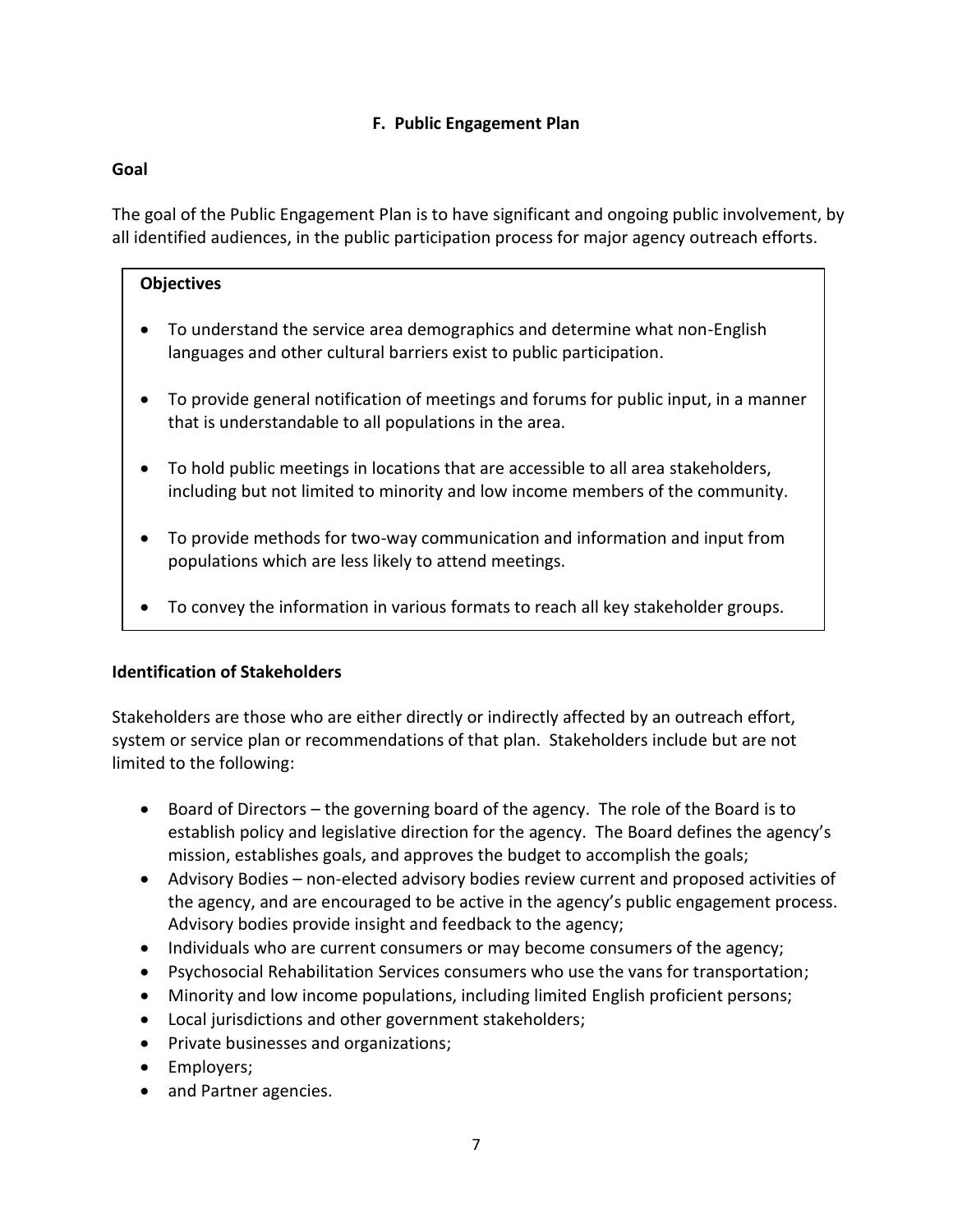#### **Elements of the Public Engagement Plan**

It is necessary to establish a public participation plan that includes an outreach plan to engage minority and limited English proficient (LEP) populations.

Elements of the Public Engagement Plan include:

#### **1. Public Notice**

a. Official notification of intent to provide opportunity for members of the general public to participate in public engagement plan development, including participation in open Board meetings, and advisory committees.

#### **2. Public Engagement Process/Outreach Efforts:**

- a. Public meetings
- b. Consumer Advisory Board meetings
- c. Surveys
- d. Services for the Disabled (Notices of opportunities for public involvement include contact information for people needing these or other special accommodations.)

*Public meetings are held at Tri-County Mental Health Services' main campus, which is easily accessible to public transit and compliant with the Americans with Disabilities Act.* 

#### **3. Public Comment**

- a. Formal public comment periods are used to solicit comments on major public involvement efforts around an agency service or system change.
- b. Comments are accepted through various means:
	- i. Website
	- ii. Regular mail
	- iii. Email to the Compliance Officer
	- iv. Phone calls to Compliance Officer

#### **4. Response to Public Input**

All public comments are provided to the Board of Directors prior to decision making. A publicly available summary report is compiled, including all individual comments.

#### **Title VI Outreach Best Practices**

TCMHS ensures all outreach strategies, communications and public involvement efforts comply with Title VI. TCMHS' Public Engagement Plan proactively initiates the public involvement process and makes concerted efforts to involve members of all social, economic, and ethnic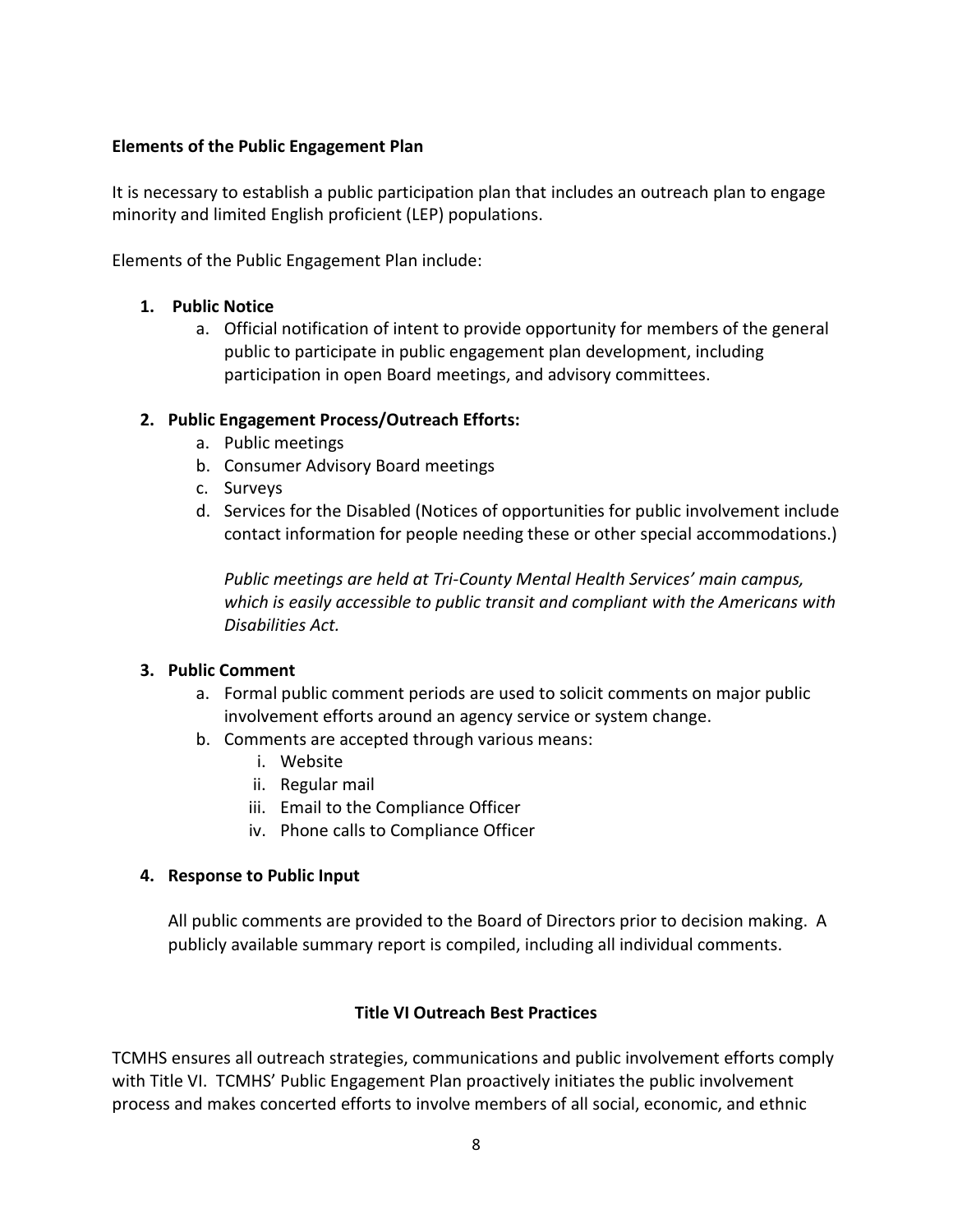groups in the public involvement process. Aligned with the above referenced communication tactics, TCMHS provides the following:

- a. Title VI non-discrimination notice on agency's website
- b. Agency communication materials in languages other than English
- c. Services for Limited English Proficient persons. Upon advance notice, interpreters may be provided

#### **2020 – 2023 Title VI Program Public Engagement Process**

TCMHS will conduct a Public Engagement Process for the 2020-2023 Title VI Program. This process includes meetings open to the public to seek input, provide education, and highlight key components of the Title VI Plan. Materials have been created to explain Title VI policies as well as provide education on how they relate to minority populations.

TCMHS will provide briefings to the Board of Directors and Consumer Advisory Bodies.

TCMHS will conduct a 30 day public comment period to provide opportunities for feedback on the 2020-2023 Title VI Program.

Comments are accepted during the public outreach period via:

- a. Email
- b. Mail
- c. Phone
- d. In person

#### **Summary of 2017-2019 Public Outreach Efforts**

| Transportation Needs Assessment completed in 2018                                           |  |  |  |  |  |
|---------------------------------------------------------------------------------------------|--|--|--|--|--|
| Participation in the MARC Mobility Advisory Committee (quarterly)                           |  |  |  |  |  |
| Participation in the Regional Transit Coordinating Council (quarterly)                      |  |  |  |  |  |
| <b>Public Board Meetings Held Monthly</b>                                                   |  |  |  |  |  |
| Public events such as Life Fest, Heart and Sole 5K, Pickleball Tournament, Mental Health KC |  |  |  |  |  |
| Conference, Wellness Fairs                                                                  |  |  |  |  |  |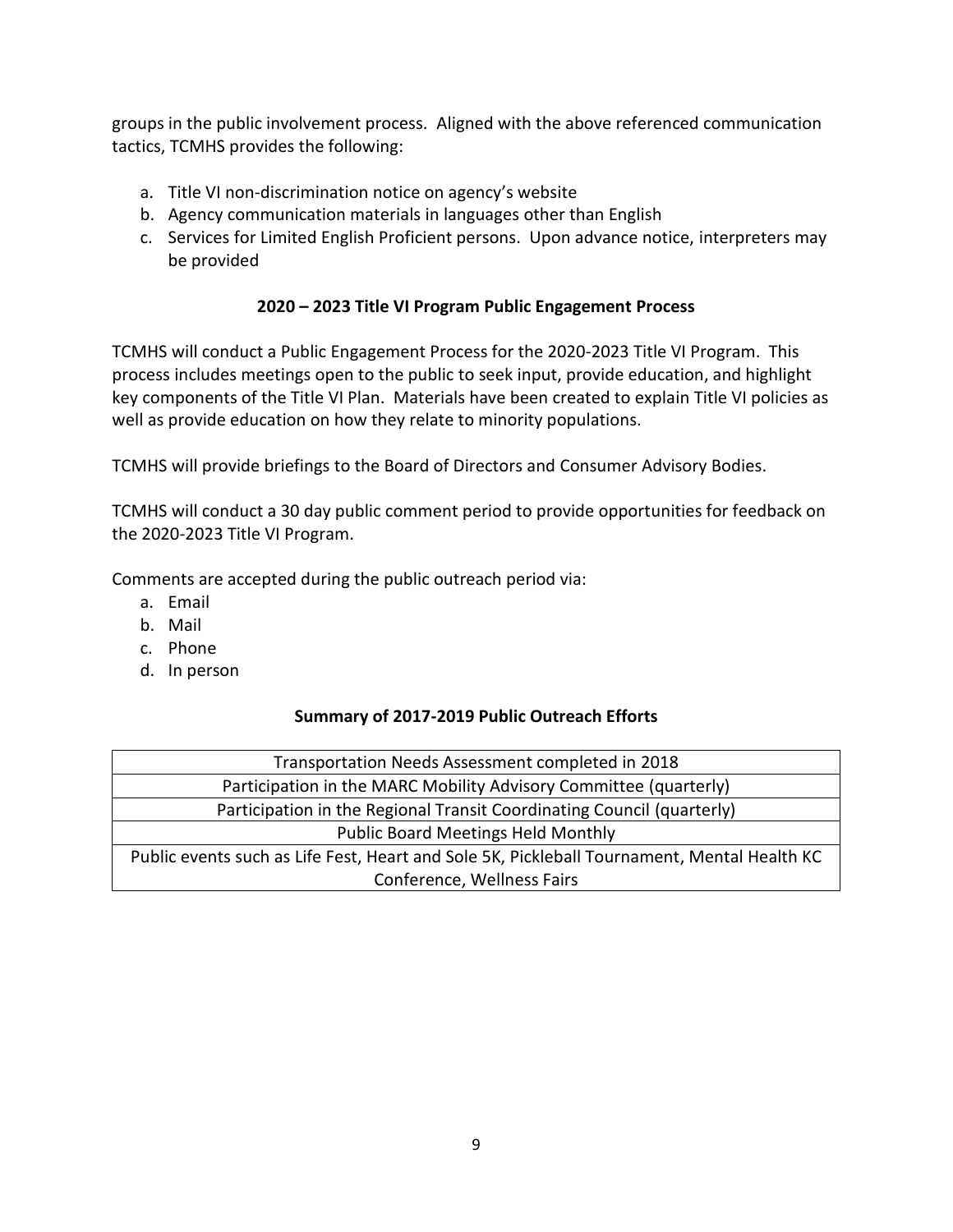#### **G. Language Assistance Plan**

#### **TCMHS Limited English Proficiency Plan**

This limited English Proficiency (LEP) Plan has been prepared to address TCMHS' responsibilities as a recipient of federal financial assistance as they relate to the needs of individuals with limited language skills. The plan has been prepared in accordance with Title VI of the Civil Rights Act of 1964; Federal Transit Administration Circular 4702.1B, dated October 1, 2012, which states that the level and quality of transportation service is provided without regard to race, color, or national origin.

Executive order 13166, titled "Improving Access to Services for Persons with Limited English Proficiency," indicates that differing treatment based upon a person's inability to speak, read, write or understand English is a type of national origin discrimination. It directs each federal agency to publish guidance for its respective recipients clarifying their obligation to ensure that such discriminations do not take place. This order applies to all state and local agencies which receive federal funds.

#### Service Area Description:

Our service areas include routes in Kansas City, Gladstone, and Liberty. These three routes include travel in residential, industrial, and commercial areas.

Once consumers have arrived at the Psychosocial Rehabilitation (PSR) program, they may also go on community outings in Clay, Platte, and Ray counties, and in the Kansas City area.

TCMHS has developed this LEP Plan to help identify reasonable steps for providing language assistance to persons with limited English proficiency who wish to access services provided by TCMHS. As defined in Executive Order 13166, LEP persons are those who do not speak English as their primary language and have limited ability to read, speak, write or understand English. This plan outlines how to identify a person who may need language assistance, and the ways in which assistance may be provided.

In order to prepare this plan, TCMHS undertook the **four-factor LEP analysis** which considers the following factors:

#### **Four Factor Analysis**

#### 1. The number and proportion of LEP persons eligible to be served or likely to be encountered in the service area:

A significant majority of people in the TCMHS service area are proficient in the English language. Based on 2017 American Community Survey data, 2.6% of the population five years of age and older speak English "less than very well" – a definition of limited English proficiency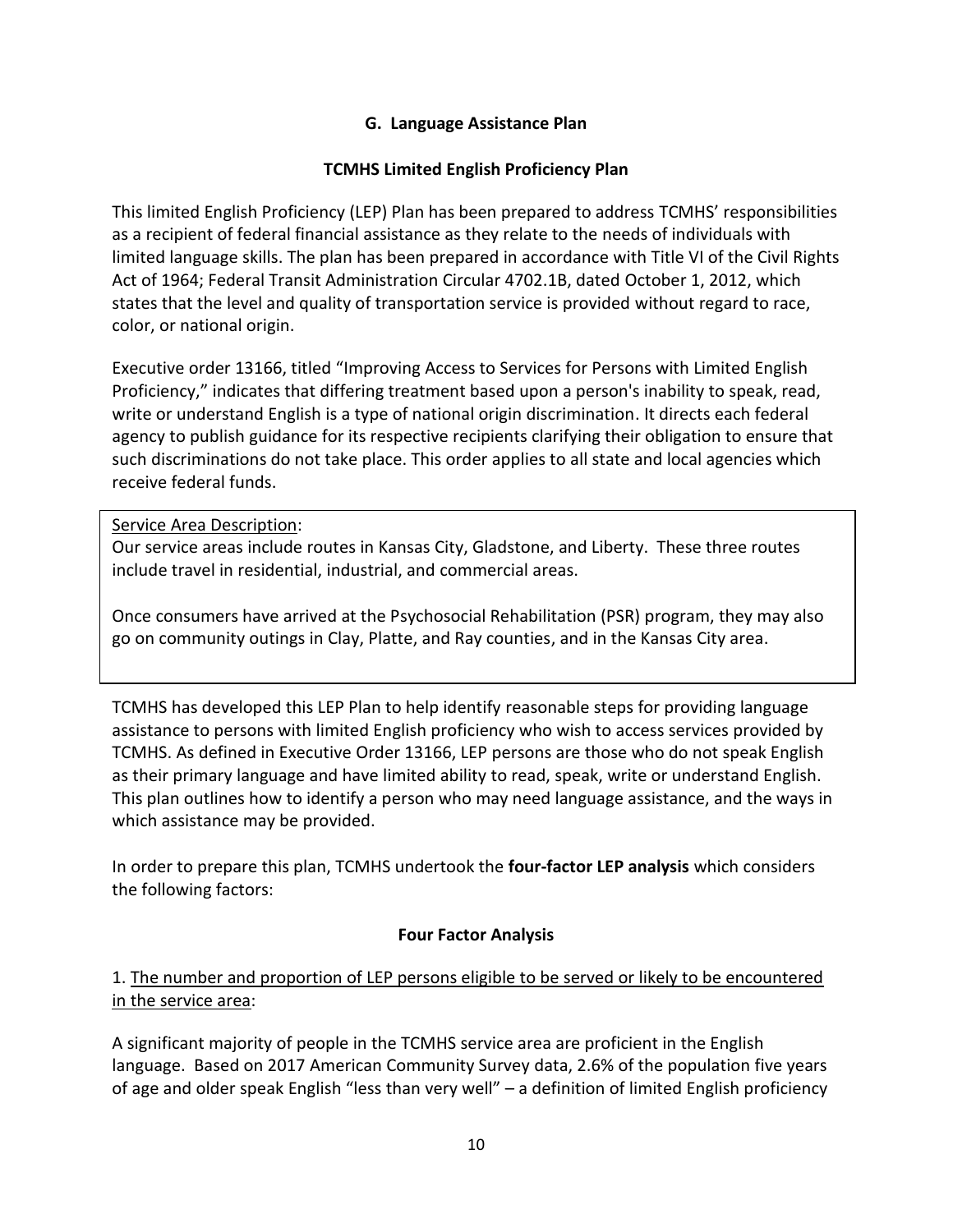| LEP Population in TCMHS' Service Area                                                                            |                                                                     |                                                                          |                                                                    |                                     |                                                     |  |
|------------------------------------------------------------------------------------------------------------------|---------------------------------------------------------------------|--------------------------------------------------------------------------|--------------------------------------------------------------------|-------------------------------------|-----------------------------------------------------|--|
| <b>Population 5 years</b><br>and over by<br>language spoken<br>at home and<br>ability to speak<br><b>English</b> | <b>Service</b><br><b>Area Sector</b><br>$[1]$<br><b>Clay County</b> | <b>Service</b><br><b>Area Sector</b><br>$[1]$<br><b>Platte</b><br>County | <b>Service</b><br><b>Area Sector</b><br>$[1]$<br><b>Ray County</b> | <b>Service</b><br><b>Area Total</b> | Percentage<br>of Population<br>5 Years and<br>Older |  |
| <b>Population 5 Years</b>                                                                                        | 220407                                                              | 90850                                                                    | 21532                                                              | 332789                              | 100%                                                |  |
| and Over<br>Speak English "less<br>than very well"                                                               | 5884                                                                | 2611                                                                     | 145                                                                | 8640                                | 2.60%                                               |  |
| <b>Spanish</b>                                                                                                   | 6124                                                                | 2286                                                                     | 136                                                                | 8546                                | 2.57%                                               |  |
| Speak English "less<br>than very well"                                                                           | 2323                                                                | 523                                                                      | 78                                                                 | 2924                                | 8.79%                                               |  |
| <b>Other Indo-</b><br>European                                                                                   | 2342                                                                | 1698                                                                     | 236                                                                | 4276                                | 1.28%                                               |  |
| Speak English "less<br>than very well"                                                                           | 972                                                                 | 471                                                                      | 59                                                                 | 1202                                | .36%                                                |  |
| <b>Asian and Pacific</b><br><b>Island</b>                                                                        | 3424                                                                | 1476                                                                     | 38                                                                 | 4938                                | 1.48%                                               |  |
| Speak English "less<br>than very well"                                                                           | 1809                                                                | 856                                                                      | 8                                                                  | 2673                                | .80%                                                |  |
| <b>All Other</b>                                                                                                 | 2512                                                                | 1298                                                                     | $\mathbf 0$                                                        | 3810                                | 1.14%                                               |  |
| Speak English "less<br>than very well"                                                                           | 1078                                                                | 761                                                                      | $\mathbf 0$                                                        | 1839                                | .56%                                                |  |

#### 2. Frequency of Contact by LEP Persons with TCMHS' Services:

Tri-County staff reviewed the frequency with which office staff and drivers have, or could have, contact with LEP persons by reviewing interpreting invoices. To date, Tri-County has, on average, one client who receives interpreting services at the PSR program 4-5 days per week.

| <b>Frequency of Contact with LEP Persons</b> |                                       |  |  |  |  |  |
|----------------------------------------------|---------------------------------------|--|--|--|--|--|
| <b>Frequency</b>                             | <b>Language Spoken by LEP Persons</b> |  |  |  |  |  |
| Daily                                        | Amharic                               |  |  |  |  |  |
| Weekly                                       |                                       |  |  |  |  |  |
| Monthly                                      |                                       |  |  |  |  |  |
| Less frequently than monthly                 |                                       |  |  |  |  |  |

#### 3. The importance of programs, activities or services provided by TCMHS to LEP persons:

Outreach activities, summarized in TCMHS' Title VI Public Engagement Plan, include events such as public meetings and wellness fairs, and include specific outreach to LEP persons to gain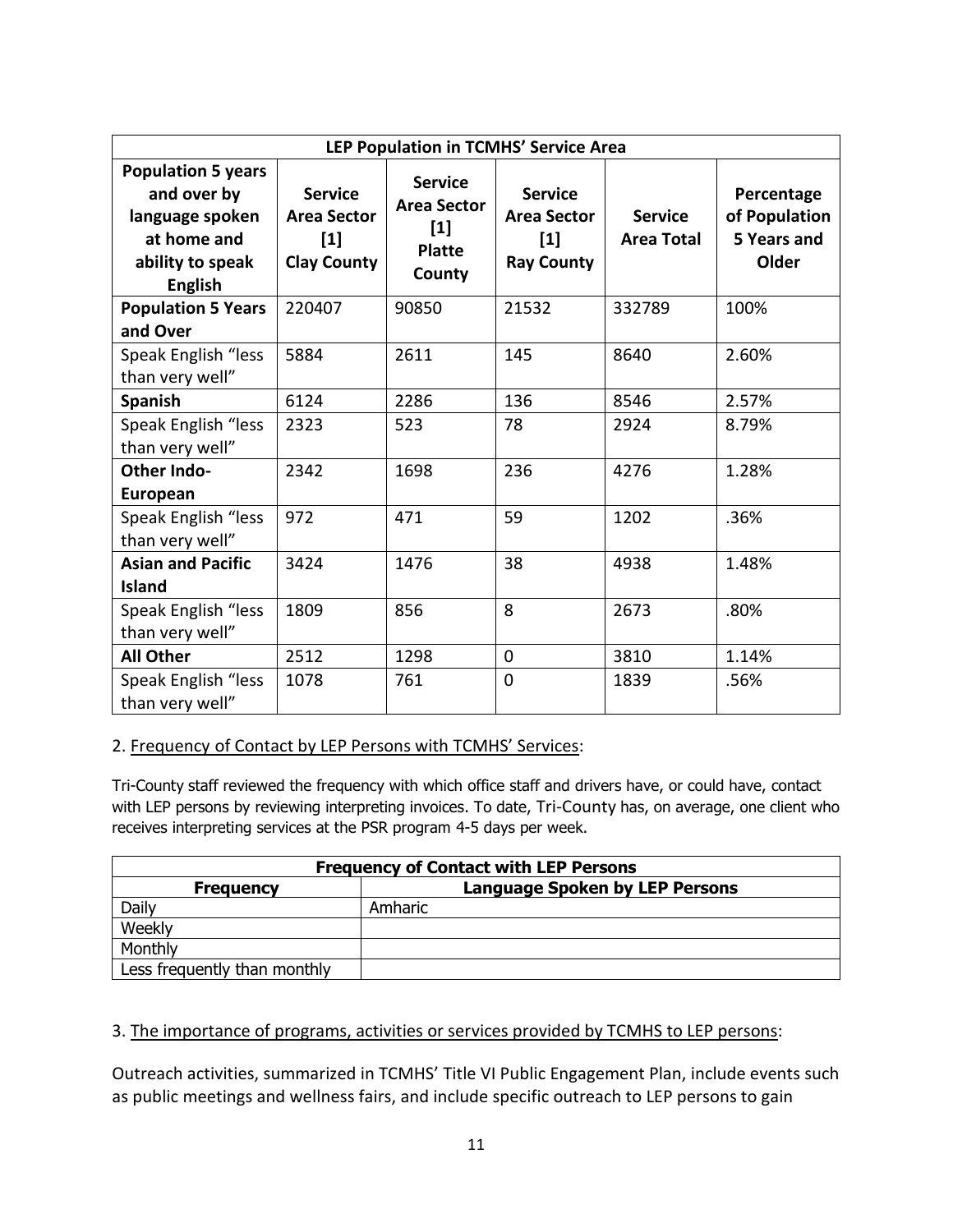understanding of the needs of the LEP population, and the manner (if at all) needs are addressed. LEP individuals will be assessed to determine their language assistance needs. Interpreters will be arranged for any individual with LEP.

Strategies for Engaging Individuals with Limited English Proficiency include:

- 1. Interpreting Services. Upon advance notice, interpreters can be provided.
- 2. Language identification flashcards.
- 3. Written translations of vital documents
- 4. One-on-one assistance through outreach efforts.
- 5. Website information.

Based on our demographic analysis (Factor 1) TCMHS has determined that individuals who speak Spanish will be considered to meet the Safe Harbor criteria requiring written translated "vital documents" by language group(s).

TCMHS will provide assistance and direction to LEP persons who request assistance.

#### **Staff LEP Training**

The following training will be provided to TCMHS staff:

- 1. Information on TCMHS' Title VI Procedures and LEP responsibilities;
- 2. Description of language assistance services offered to TCMHS consumers;
- 3. Use of Language Identification Flashcards;
- 4. How to request an interpreter for individuals with LEP.

#### **Monitoring and Updating the LEP Plan**

The LEP Plan is a component of TCMHS' Title VI Plan requirement.

TCMHS will update the LEP plan as required. At minimum, the plan will be reviewed and updated when it is clear that higher concentrations of LEP individuals are present in the TCMHS service area. Updates include the following:

- 1. How the needs of LEP persons have been addressed;
- 2. Determine the current LEP population in the service area;
- 3. Determine as to whether the need for, and/or extent of, interpreting services has changed;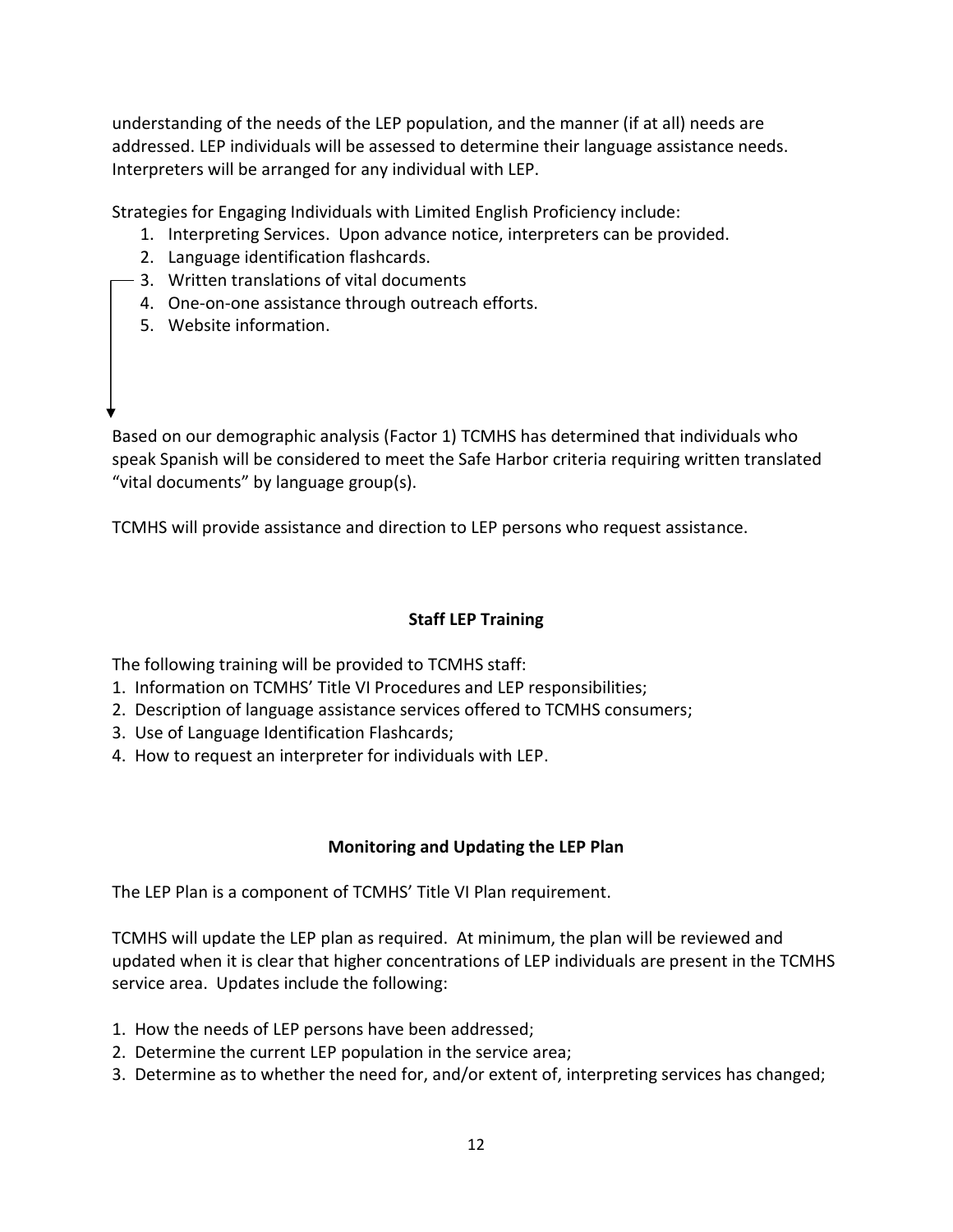4. Determine whether local language assistance programs have been effective and sufficient to meet the needs;

5. Determine whether TCMHS' financial resources are sufficient to fund language assistance resources as needed;

6. Determine whether TCMHS has fully complied with the goals of this LEP Plan;

7. Determine whether complaints have been received concerning TCMHS' failure to meet the needs of LEP individual.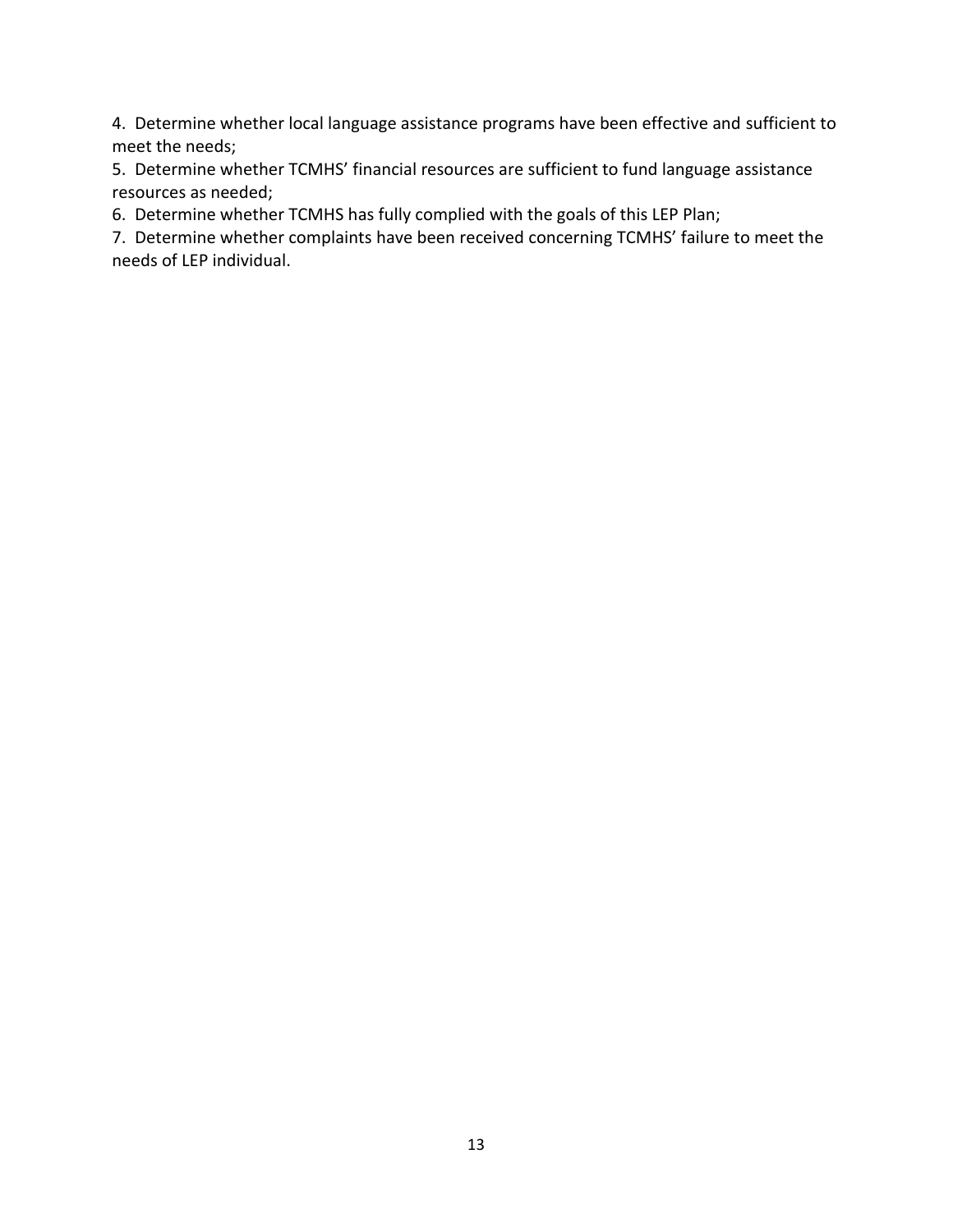#### **H. Advisory Bodies**

| <b>Committee</b><br>[examples] | Caucasian | Latino | <b>African</b><br>American | Asian<br>American | <b>Total</b> |
|--------------------------------|-----------|--------|----------------------------|-------------------|--------------|
| Population                     |           |        |                            |                   | 100%         |
| Committee                      |           |        |                            |                   |              |
| Access                         |           |        |                            |                   | 100%         |
| Committee                      |           |        |                            |                   |              |
| Citizens                       |           |        |                            |                   |              |
| Advisory                       |           |        |                            |                   | 100%         |
| Council                        |           |        |                            |                   |              |

#### **Table Depicting Membership of Committees, Councils, By Race**

\*TCMHS does not currently track this for our Consumer Advisory Board. However, we will work with the Board over the next year to explore ways we can increase minority participation on this committee.

#### **Description of efforts made to encourage minority participation on committees:**

• Currently TCMHS' Consumer Advisory Board is open to any current consumer of TCMHS. Efforts are made to recruit new members by posting notifications in public areas of the agency and by staff members letting consumers know about the committee.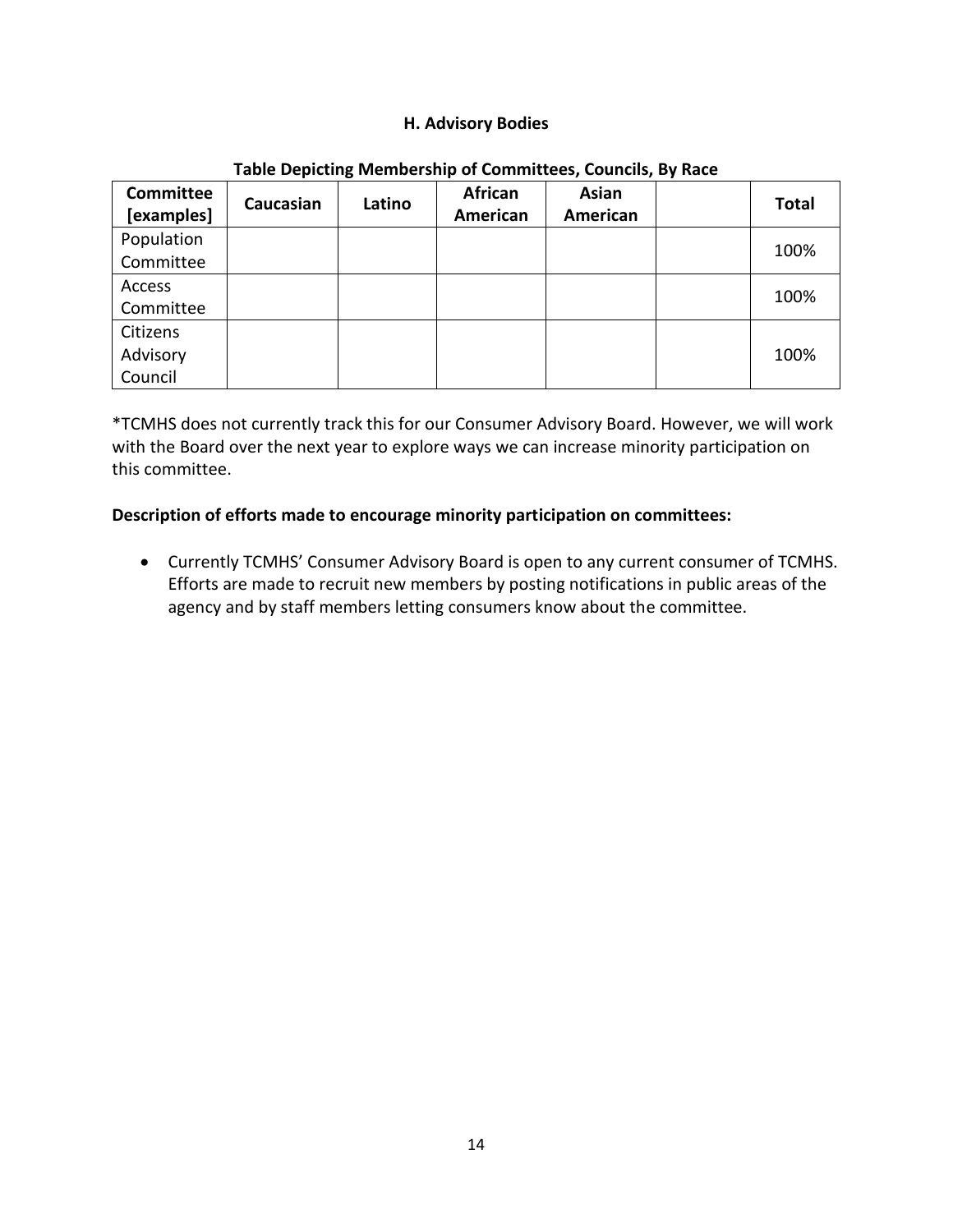# **I. Subrecipient Assistance**

# **Subrecipient Assistance**

# **OPTION A**

Tri-County Mental Health Services, Inc. does not have any subrecipients.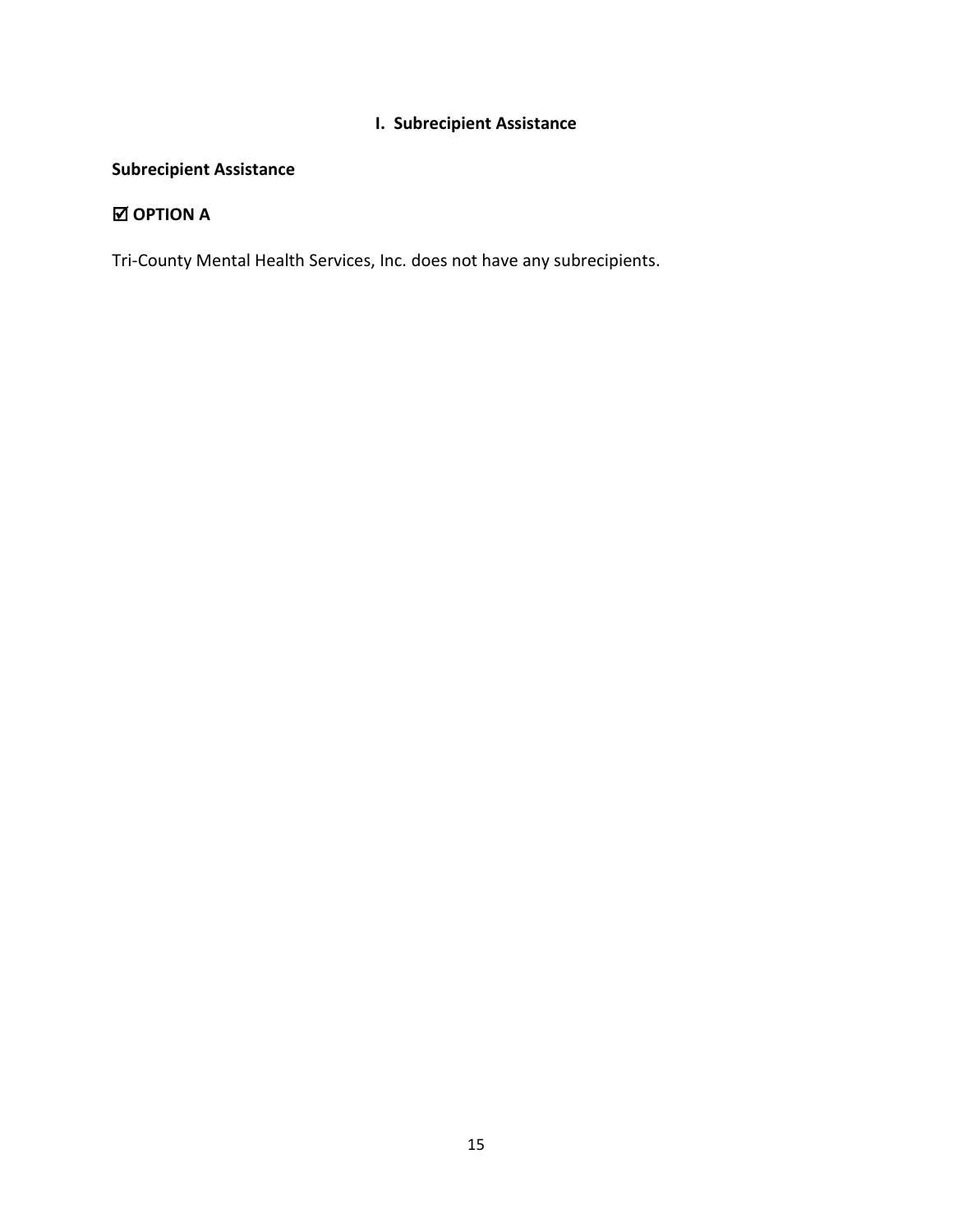# **J. Subrecipient Monitoring**

# **Subrecipient Monitoring**

# **OPTION A**

TCMHS does not have any subrecipients.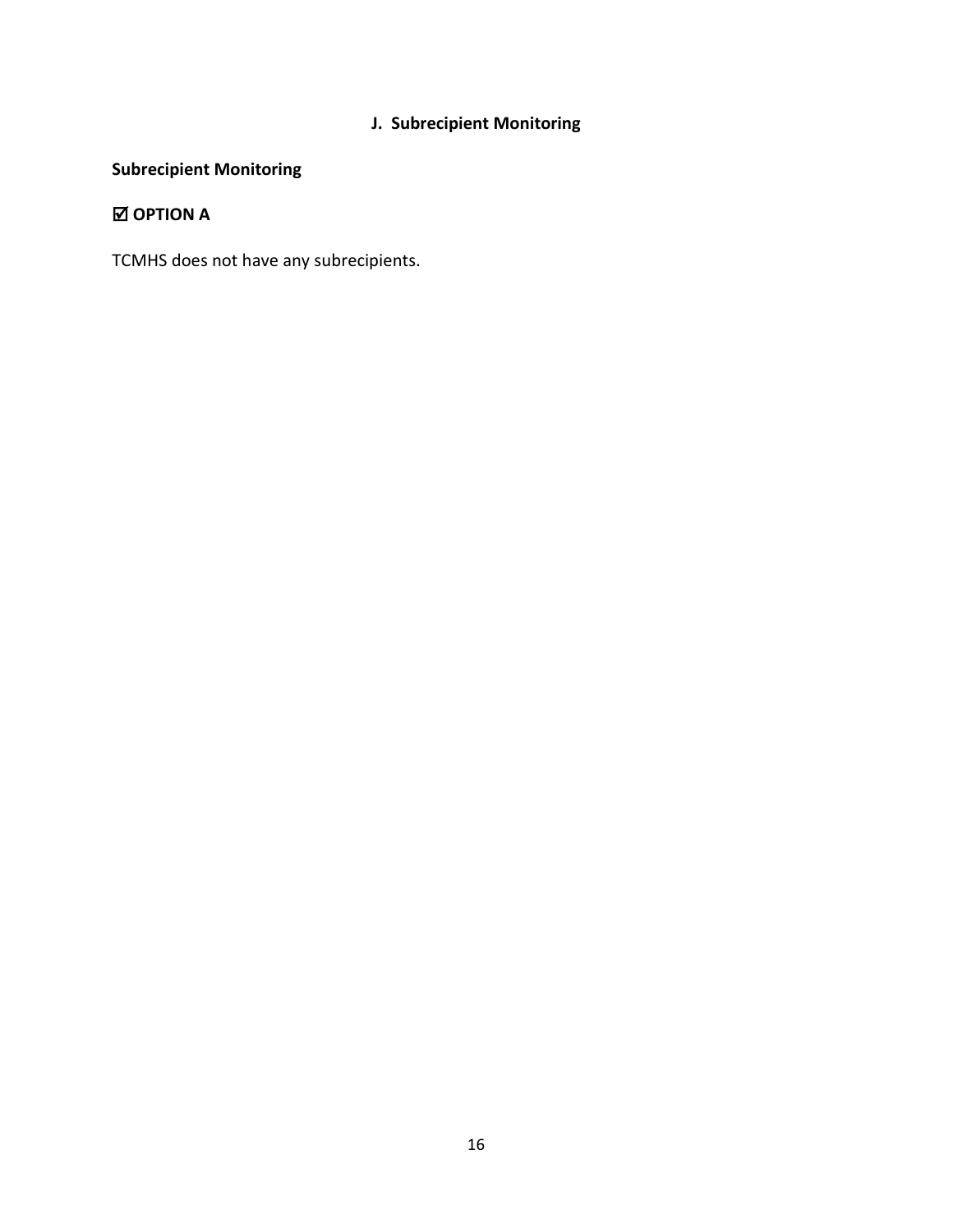# **K. Equity Analysis of Facilities**

#### **OPTION A**

 TCMHS has not constructed any storage facilities, maintenance facilities, or operations centers in the last three years.